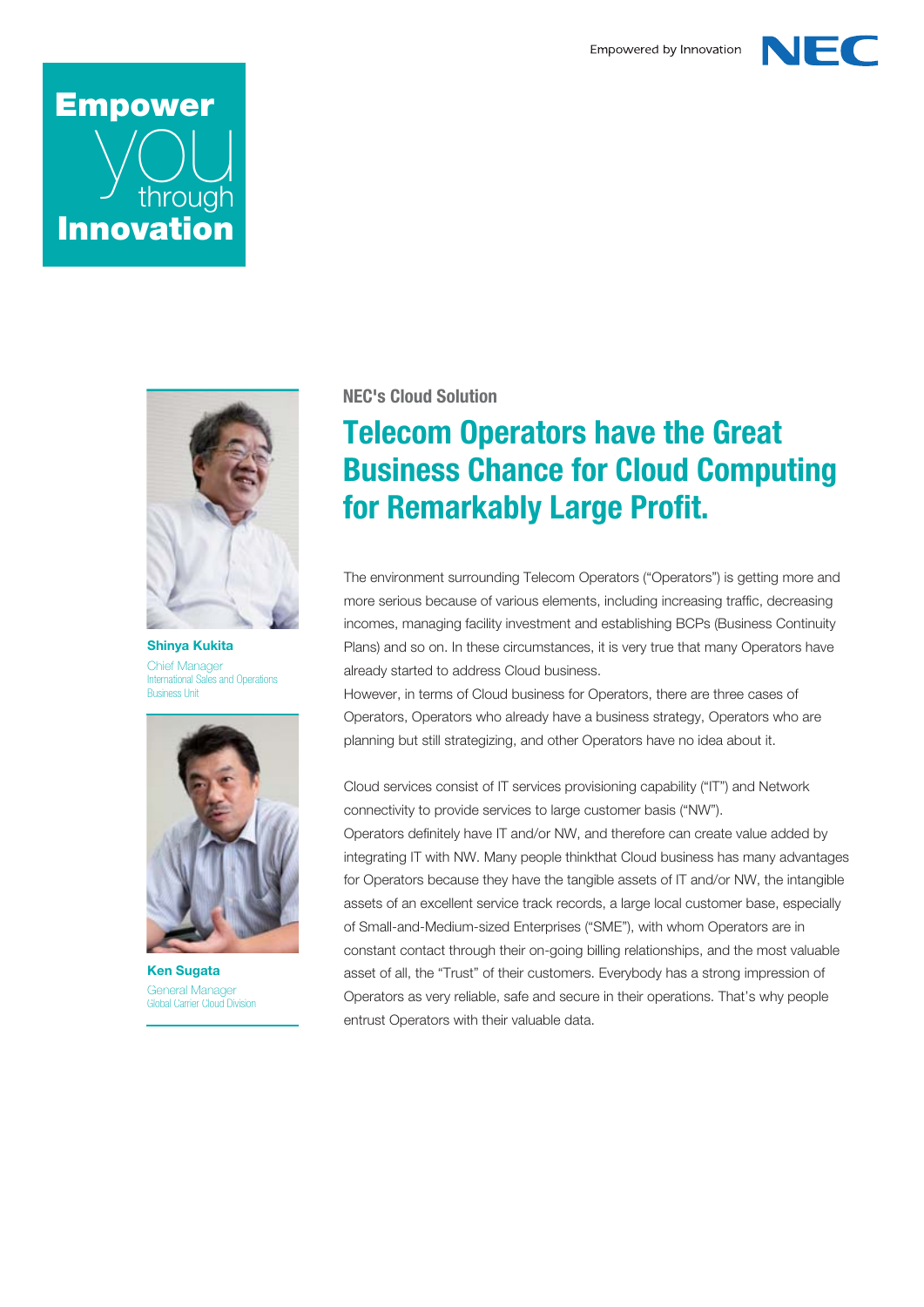



#### **A number of very reliable specialists have analyzed the direction of Cloud business deeply and they insist that:**

Operators Cloud business shall be localized globally to work together with local S/W vendors and expand such localized services to SME and large enterprises in each region in each countries. Such services shall not be just unified and stereotypical.

And also, Cloud application shall be specialized for each SME who could not invest in IT so far, taking into account their business characteristics and conditions. Such applications shall not be just general and universal for large enterprises use only.

Again, Operators already have valuable assets and are in very good positions to start Cloud business quickly and increase income drastically in a short period of time.

### **Another advantage of Cloud business for Operators is synergy; their primary telecom business will be expanded and their churn rate will go down.**

In addition, the approaching new wave of Cloud business is about connecting more than IT resources and services. The next wave will be about bringing specific services to vertical industries such as healthcare, education, retail and government. One of the resulting trends is that data will be

accumulated out of the cloud. The increasing needs to integrate services with processes will require a broader number of sensors and devices to be connected to the Operator's Cloud.

Increasingly, Machine-to-machine (M2M) communications come to the forefront of services focused on vertical industry. Therefore, it is a prime chance for Operators to start and expand Cloud business in order to get remarkably large profits.

#### **NEC's advantages for Operators' Cloud business are 3 points;**

**Firstly,** NEC, as a comprehensive IT company, has great experience and a long record of success in the IT industry. NEC has been developing H/W through S/W for PC, Storage, and Server. As an IT Solution company, NEC can call upon a large pool of internal human resources as well as its connections with outside ISVs. NEC, as a Sier, has business know-how and marketing capability in any industries. **Secondly,** NEC has deep experience in the Telecom Carrier

industry, and has been supporting the infrastructure business in the Telecom industry globally.

**Thirdly,** NEC has a global network through

locally-incorporated companies in each country that can fully support local projects, taking into account the specialties and features of each project in each region. NEC's excellent level of local support is a big advantage advantageous over other heavy players with global standards.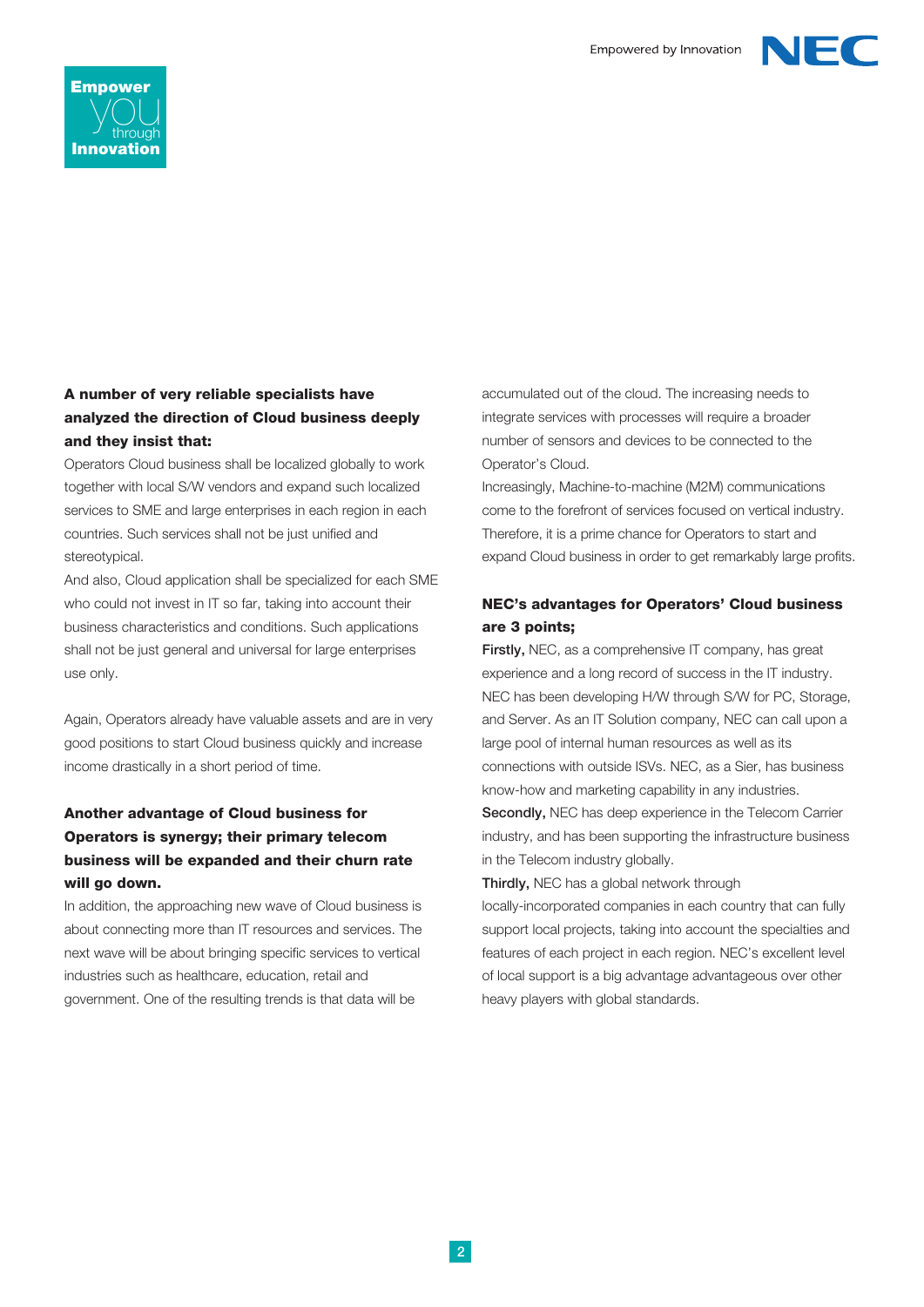



#### **Now, NEC has three roles in Cloud business: "Cloud Enabler", "Cloud Broker" and "Cloud Partner"**

As a "Cloud Enabler", NEC, as an IT vendor, can help Operators start their Cloud business quickly by providing both an H/W platform (servers and storages) and an S/W platform, which is called "Marketplace" and can be added onto the Operators' existing communication-based service provisioning systems. Since NEC has been doing System Integrators Business in all areas for a long time, NEC has a wide range of hardware and software intellectual property. NEC can also provide management consulting support, such as reorganizing Operators into a more competitive organization to get off to a quick start in their Cloud business.

As a "Cloud Broker", NEC can not only provide NEC-developed Cloud services and applications, which have a good record in market, they can also provide a rich services portfolio for the Operators' Marketplace, which NEC has established jointly with more than 100 services partners and global Internet Service Vendors ("ISVs"), as well as the local ISVs.

As a "Cloud Partner", NEC uses their understanding of the Operators' business to fully utlize NW assets and operational functions to enrich their Cloud business. NEC can also help Operators to create unique Cloud solutions best fitted to their respective requirements by leveraging Operator assets such as user profiles and N/W connectivity that are not easily accessible by other Cloud service providers. Because

NEC has accumulated Cloud business and systems with many different Operators, it can apply its experience to the major concerns Operators have, like how to increase the number of subscribers.